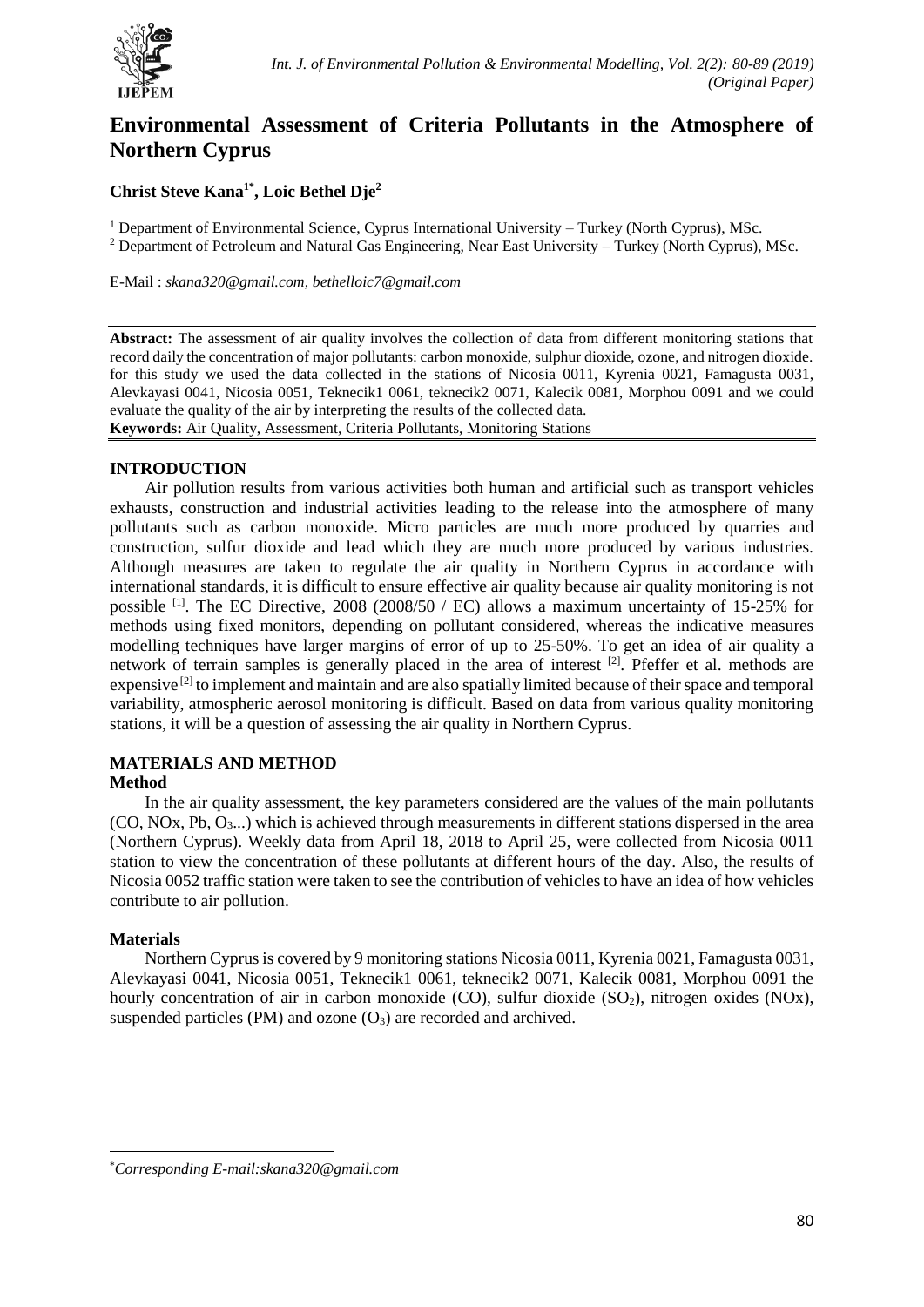

Figure 1. Geographical Distribution of Monitoring Stations Monitoring Station of Nicosia 0011 Station Code: AMS-0011<sup>[3]</sup>

Description of the Station

- Station Code: AMS-0011
- Station Typ**e**: Monitoring Station
- List of staff and measured quantities:
- $AF22M SO<sub>2</sub>$
- $\bullet$  AC32M NO, NO<sub>2</sub>, NO<sub>x</sub>
- $O342M O_3$
- Sharp 5030 PM2.5

• Meteorology (Kipp&zonen CMP3 pyranometre (4-20mA), HYGRO-THERMO TRANSMITTER - COMPACT Thies, Barotransmitter B-278-1T Thies, WindSonic - option I Gill) - WD, WV, T, H, GLRD, P



Figure 2. Air Monitoring Station (AMS) 0011 Equipment <sup>[3]</sup>



Figure 3. NICOSIA 0011 Monitoring Station<sup>[3]</sup>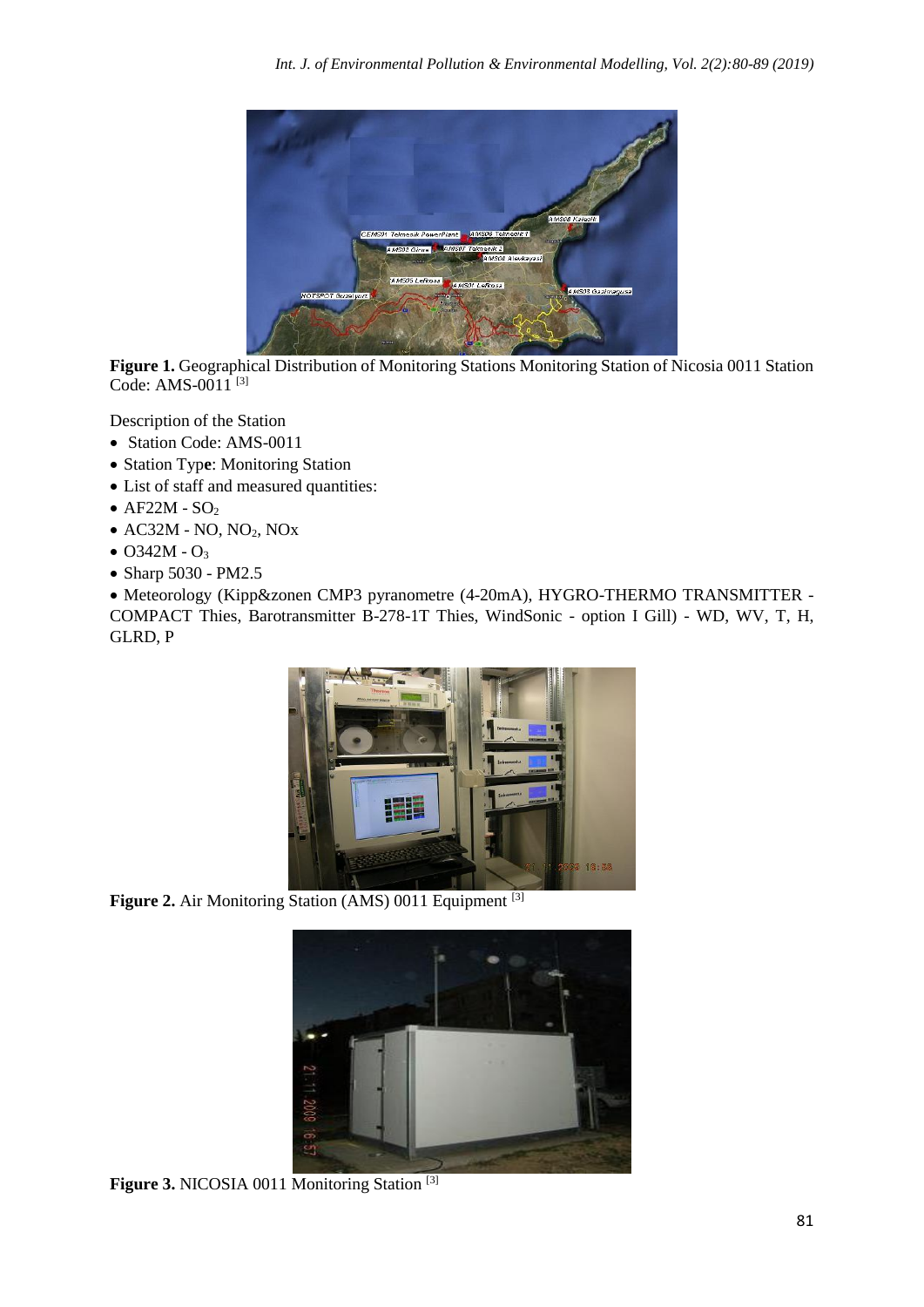### **RESULTS**

In Nicosia station 0011 low  $SO_2$  values were recorded, and moderate values of  $O_3$  and PM10. At the Alevkayesi station moderate ozone values are recorded and low values of  $NO<sub>2</sub>$  and PM10 were recorded. while in the teknecik1 monitoring station the values of  $SO<sub>2</sub>$  and  $O<sub>3</sub>$  are moderate and PM10 low. the Morphou station has found moderate data in PM10 and low data in NO<sub>2</sub>. other stations did not collect significant data.



**Figure 4.** Ozone  $O_3$ ,  $[ug/m^3]$  in Nicosia, AMS – 0011<sup>[4]</sup>



**Figure 5.**  $SO_2$  Graph in Nicosia  $AMS - 0011$ <sup>[5]</sup>



**Figure 6.** PM10 [ug/m<sup>3</sup>] Graph, Nicosia AMS  $-$  0011 [6]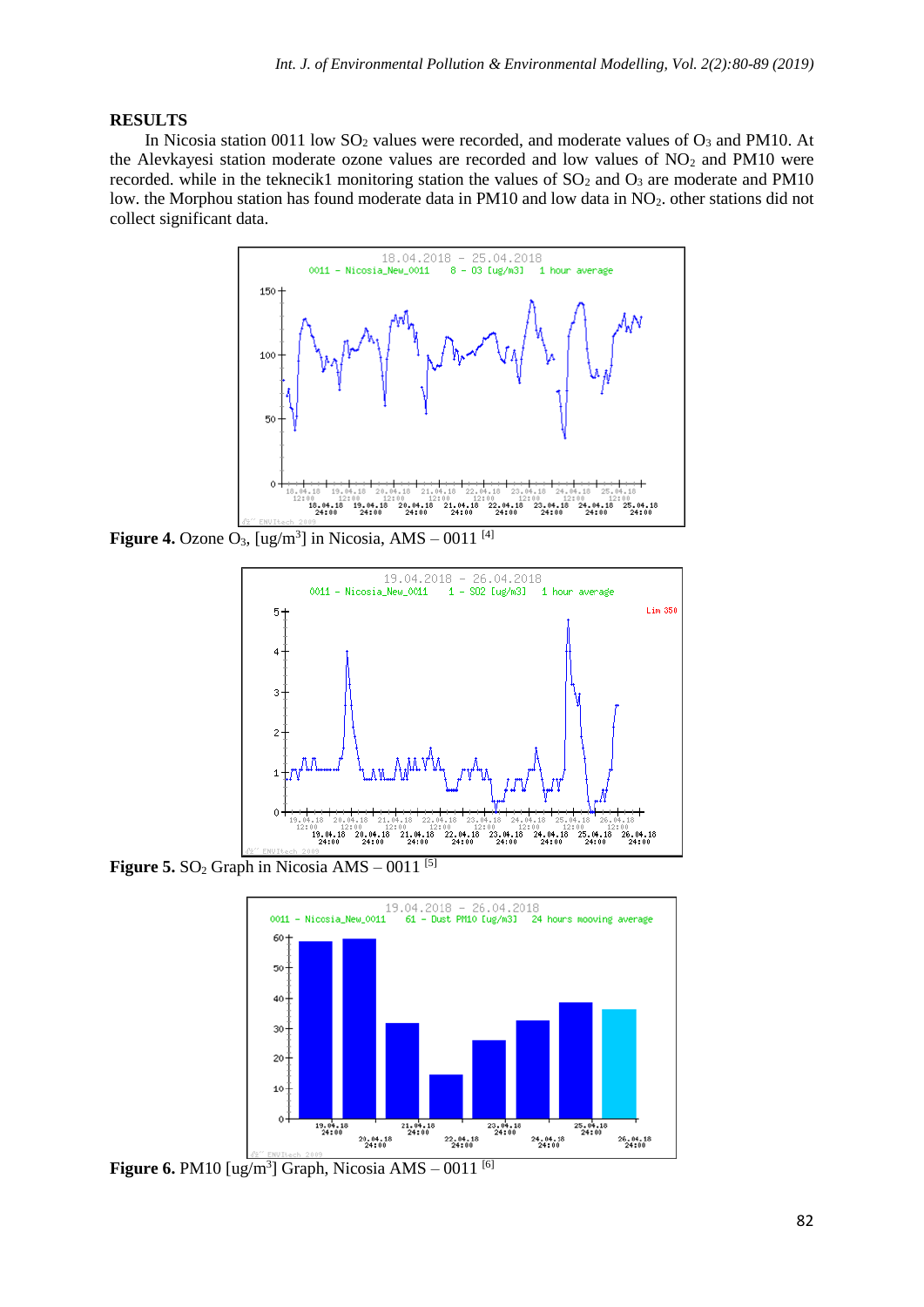

**Figure 7.** PM2 Concentrations Nicosia AMS – 0011<sup>[7]</sup>



**Figure 8.** NO  $[ug/m<sup>3</sup>]$  Graph, Nicosia AMS  $-$  0011<sup>[8]</sup>

Concentrations change considerably during the week with the highest values recorded on April 25, 2013 (16ug/m3) and smallest value on April 22,2013 (2 ug/m3).



**Figure 9.** O<sub>3</sub> [ug/m<sup>3</sup>] Graph, Alevkaysi AMS  $-$  0041 <sup>[9]</sup>

We can observe how the concentrations have changed a lot during the week with the highest value recorded on April 25, 2018 (180ug / m3) and the smallest value on April 26, 2018 (70ug / m3).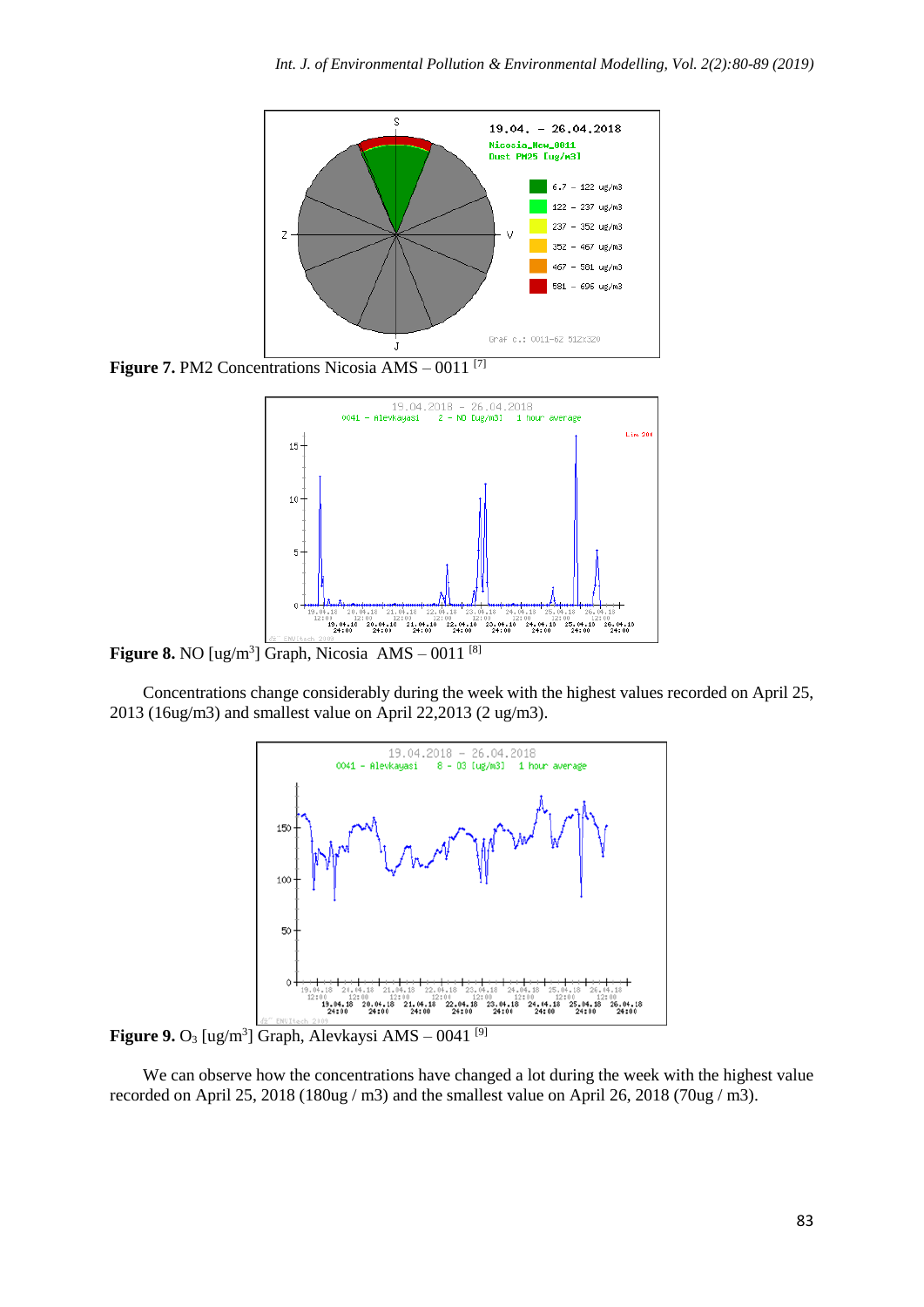

**Figure 10.** PM10 [ug/m3] Graph, Alevkaysi AMS – 0041<sup>[10]</sup>

The maximum value of PM10 recorded in this station is 42ug / m3 on April 20, 2018 and the smallest value was 10ug / m3 on April 21, 1818.



**Figure 11.** SO<sub>2</sub> [ug/m<sup>3</sup>] Graph in Teknecik\_1 AMS  $-0.061$ <sup>[11]</sup>



**Figure 12.** NO  $[\text{ug/m}^3]$  Graph in Teknecik 1 AMS – 0061  $^{[12]}$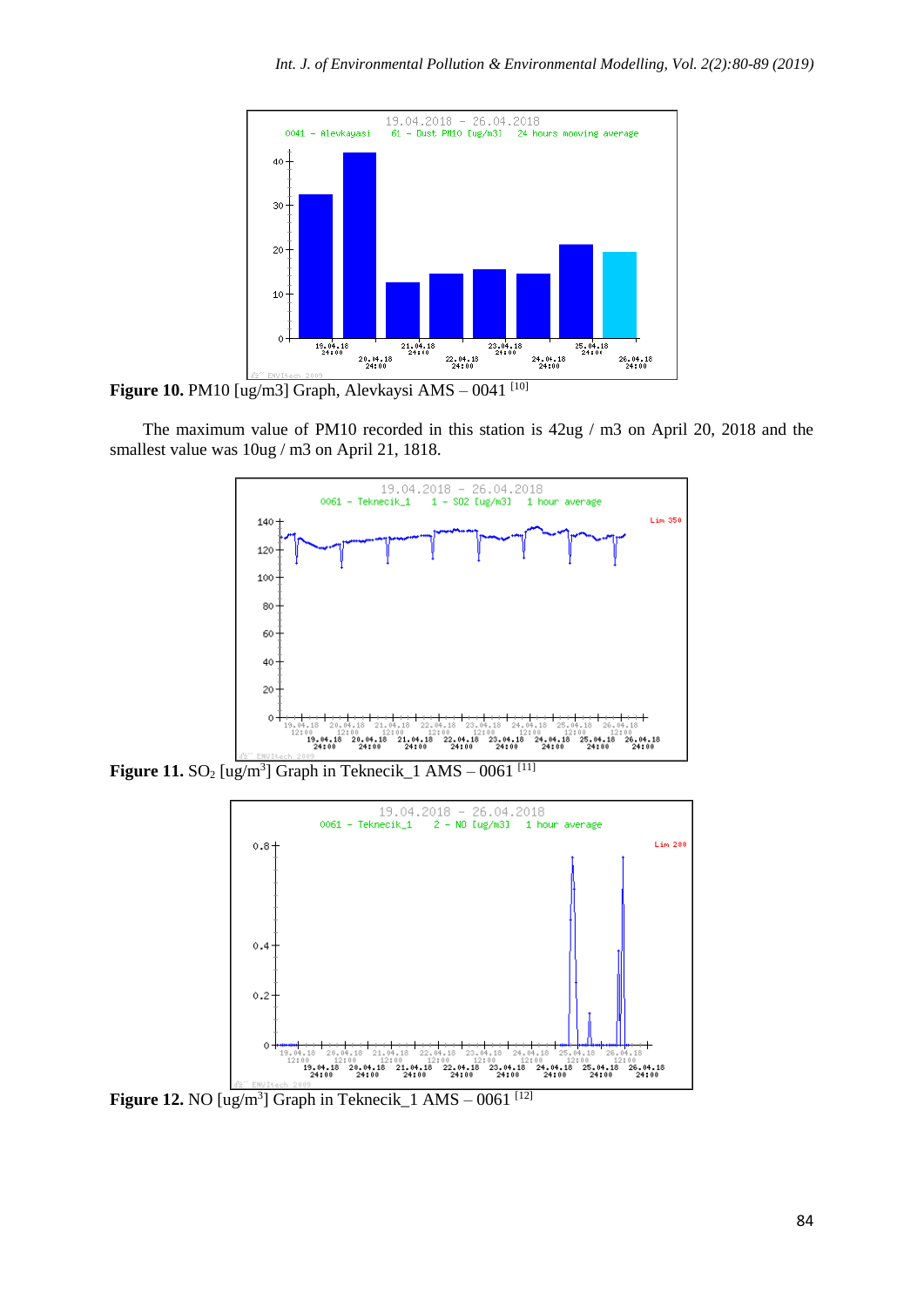

**Figure 13.** O<sub>3</sub> [ug/m<sup>3</sup>] Graph in Teknecik\_1 AMS – 0061 <sup>[13]</sup>



**Figure 14.** PM10  $\left[\frac{ug}{m^3}\right]$  Graph in Teknecik 1 AMS – 0061  $^{[14]}$ 



**Figure 15.** NO<sub>2</sub> [ug/m<sup>3</sup>] Graph in Morphou AMS  $-$  0091<sup>[15]</sup>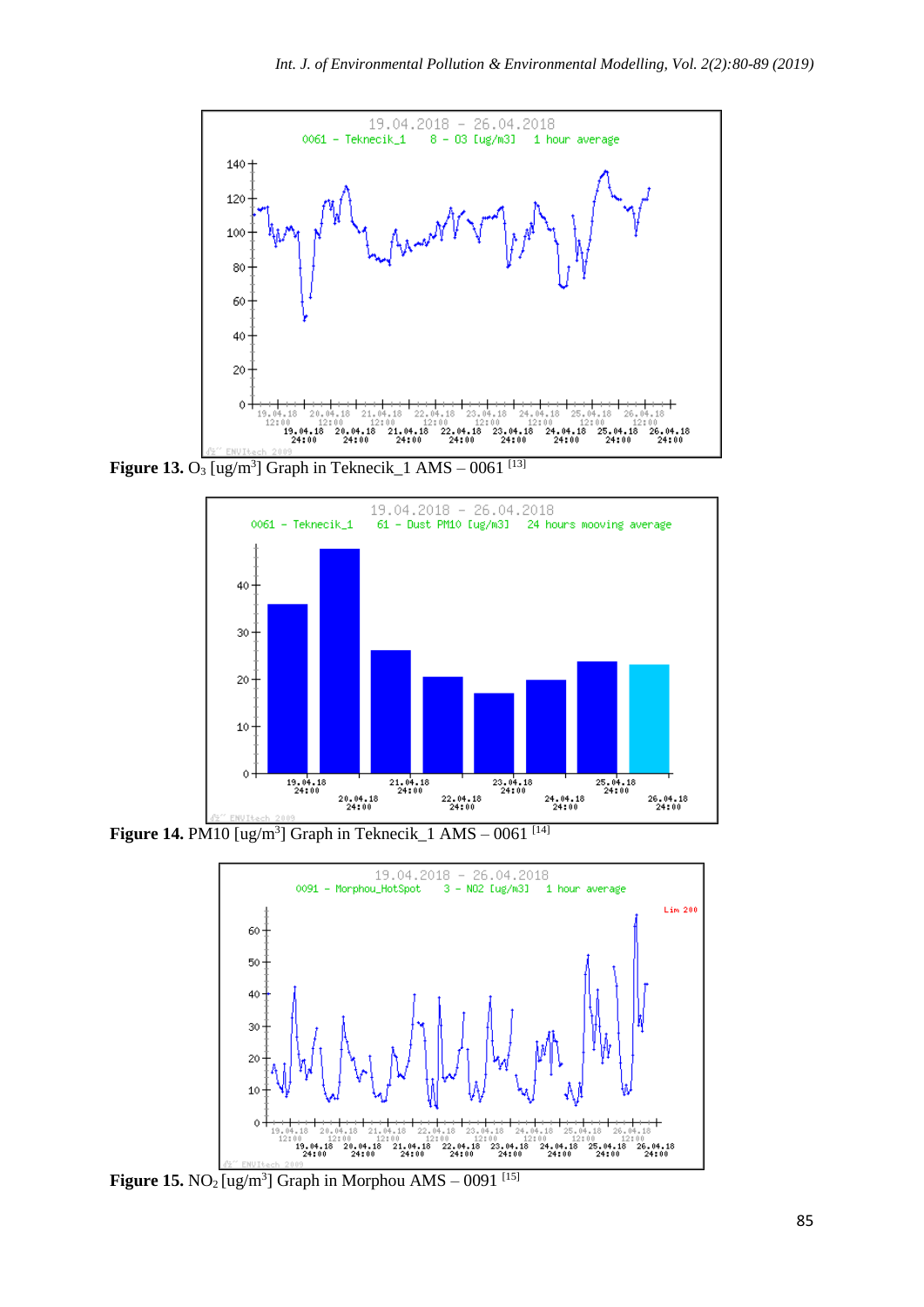

**Figure 16.** NO<sub>x</sub> [ug/m<sup>3</sup>] Graph in Morphou AMS – 0091<sup>[16]</sup>



**Figure 17.** PM10 [ug/m<sup>3</sup>] Graph in Morphou AMS  $-0091$ <sup>[17]</sup>

#### **DISCUSSION**

Although in several stations there have been no reports criticizing what reflects a good air quality in these areas there are Nicosia stations 0011, Alevkayasi 0041, Morphou 0091, teknecik1 have recorded data that may prove to be harmful and therefore requires action to regulate the quality of the air. Conformity to the norms will be of greater aid to air pollution related diseases and environmental impact. Table 1 and 2 give an account of the air quality as monitored in North Cyprus with table 3 showing a consistent standard of air-quality. Better policy making and air pollution control methods could be implemented.

| 26.4.2018 12:00  | SO <sub>2</sub> | NO <sub>2</sub> | CO | $\mathbf{O}_3$          | Dust PM10 |
|------------------|-----------------|-----------------|----|-------------------------|-----------|
| Kyrenia          |                 | $\blacksquare$  |    |                         |           |
| Famagusta        |                 | $\blacksquare$  |    |                         |           |
| Alevkayasi       |                 | 1               |    | $\overline{\mathbf{4}}$ |           |
| Nicosia_New_0011 |                 | ٠               |    | 3                       | 3         |

**Table 1.** Aır Qualıty Index - Statıons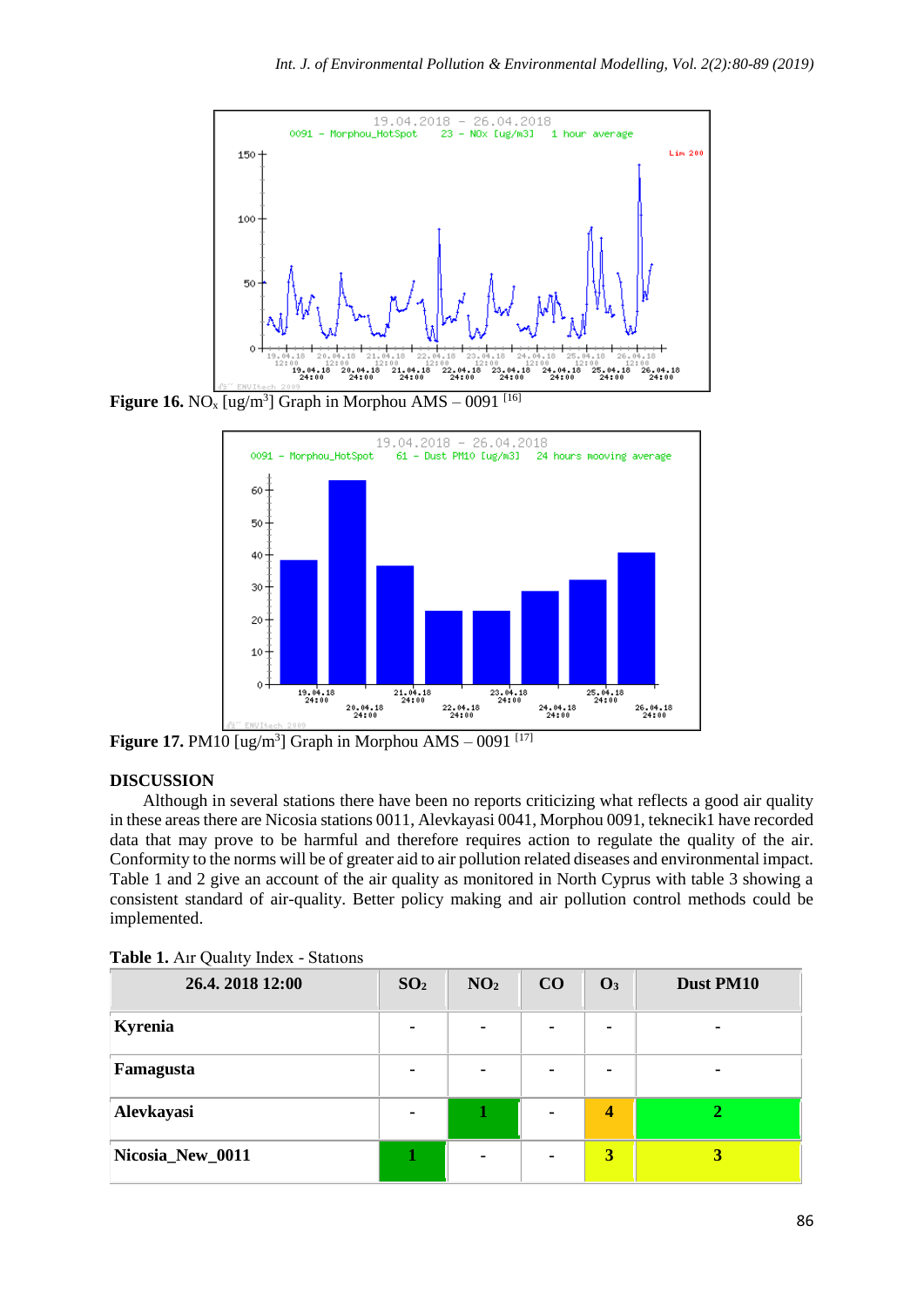| Nicosia_Old_0051 |                |   |                         |  |
|------------------|----------------|---|-------------------------|--|
| Teknecik_1       | 3              |   | $\overline{\mathbf{3}}$ |  |
| Teknecik_2       |                |   |                         |  |
| Kalecik          |                | ۰ |                         |  |
| Morphou_HotSpot  | $\blacksquare$ |   |                         |  |

**Table 2**. Air Quality Index - Quantity

| 26.4.2018 12:00 |    | 2  | 3  | 4  | 5 | D | not measuring |
|-----------------|----|----|----|----|---|---|---------------|
| SO <sub>2</sub> | 2x |    | 1x |    |   |   | 6x            |
| NO2             | 3x |    |    |    |   |   | 6x            |
| CO              |    |    |    |    |   |   | 9x            |
| <b>O3</b>       |    |    | 2x | 1x |   |   | <b>6x</b>     |
| Dust PM10       |    | 2x | 2x |    |   |   | 5x            |

# **Table 3**. Reference Guide for Pollutant Values

| <b>Pollution</b><br>level | <b>Index</b>     | PM10[24h]<br>ug/m <sup>3</sup> | O3[1h]<br>$\text{ug/m}^3$ | NO2[1h]<br>ug/m <sup>3</sup> | CO[8h]<br>ug/m <sup>3</sup> | SO2[1h]<br>$\text{ug/m}^3$ | <b>Health Description</b>                                                                    |
|---------------------------|------------------|--------------------------------|---------------------------|------------------------------|-----------------------------|----------------------------|----------------------------------------------------------------------------------------------|
| $\mathbf{1}$              | MO               | $\leq$                         | $\rightarrow$             | $s = 50$                     | $z = 2$                     | $0S = 20$                  | <b>Effects are unlikely to</b><br>be not those who are<br>sensitive to air<br>pollution      |
| $\overline{2}$            | $\overline{10W}$ | $>15$ ;<=30                    | $>40$ ;<=80               | $> 50$ ;< $= 100$            | $>2$ ;<=4                   | $>50$ ;<=100               | <b>Effects are unlikely to</b><br>be not those who are<br>sensitive to air<br>pollution      |
| $\overline{\mathbf{3}}$   | moderate         | $>30;<=40$                     | $>80; < = 120$            | $>100$ ;<=150                | $24; < -7$                  | $>100$ ;<=200              | Mild effects, unlikely to<br>require action, may<br>noticed amongst<br>sensitive individuals |
| $\overline{\bf{4}}$       | moderate         | $>40; < = 50$                  | >120; <18<br>$\bullet$    | $>150; < = 20$<br>$\bullet$  | $>7$ ;<=10                  | $>200$ ;<                  | Mild effect, unlikely to<br>require action, may<br>noticed amongst<br>sensitive individuals  |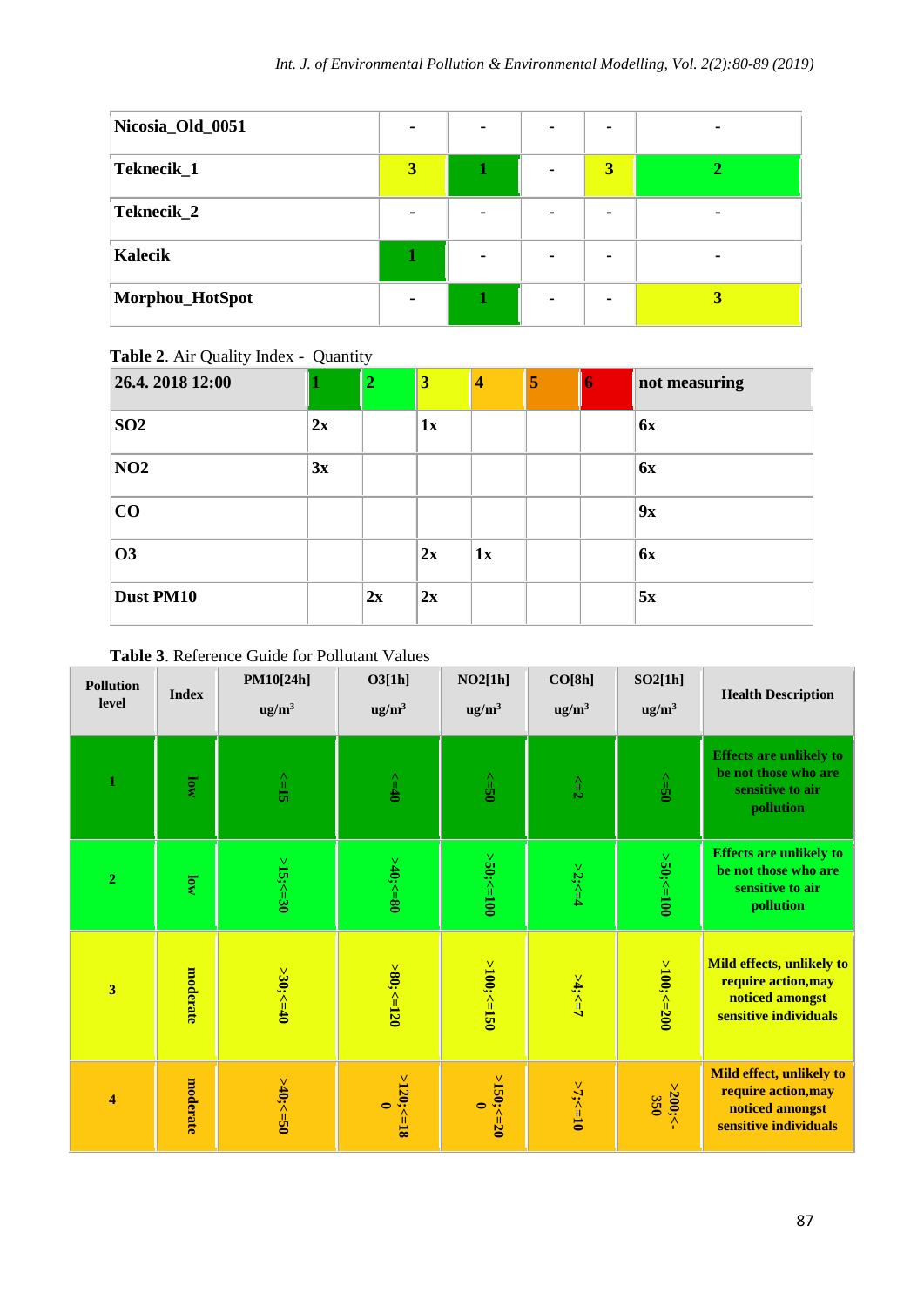| high                 | $-50.550$     | $>180$ ;< | $>200$ ;<<br>$\frac{400}{5}$ | $>10$ ;<=20 | $>350; < = 500$ | <b>Significant effects may</b><br>be noticed by sensitive<br>individuals and action<br>to avoid or reduce these<br>effects may be needed |
|----------------------|---------------|-----------|------------------------------|-------------|-----------------|------------------------------------------------------------------------------------------------------------------------------------------|
| very<br><u>ingin</u> | $\frac{6}{2}$ | 9240      | $rac{K}{2}$                  | <b>ISP</b>  | $rac{c}{100}$   | The effects on sensitive<br>individuals may<br>worsen, people are<br>advised to reduce<br>outdoors activities                            |

#### **REFERENCES**

- [1] Ferradàs G. E., Doval M I.M.M.T, Marzal Francisco, 2010, An approach for Determining Air Pollution Monitoring Sites, Atmospheric Environment 44(21-22):2640-2645, DOI: 10.1016/j.atmosenv.2010.03.044
- [2] Pummakarnchana, Triphati N., Dutta J., 2005, Air Pollution Monitoring and GIS Modelling: A New Use of Nanotechnology Based Solid State Gas Sensors, Science and Technology of Advanced Materials, Vol. 6, Issue 3-4, pages  $251 - 255$ .
- [3] Nicosia Air Monitoring Stations, retrieved from <http://95.0.174.12/Turcyp/www.turcyp.com/en/stations/nicosia-0011/index.html> on the 26.04.2018
- [4] O<sup>3</sup> concentration for Nicosia AMS-0011, retrieved <http://95.0.174.12/Turcyp/www.turcyp.com/en/stations/nicosia-0051/index.html> from the 18.04 to 26.04.2018.
- [5] SO<sub>2</sub> concentration for Nicosia AMS-0011, retrieved <http://95.0.174.12/Turcyp/www.turcyp.com/en/stations/nicosia-0051/index.html> from the 18.04 to 26.04.2018.
- [6] PM10 concentration for Nicosia AMS-0011, retrieved <http://95.0.174.12/Turcyp/www.turcyp.com/en/stations/nicosia-0051/index.html> from the 18.04 to 26.04.2018.
- [7] PM2.5 Concentration Rose Nicosia AMS-0011, retrieved <http://95.0.174.12/Turcyp/www.turcyp.com/en/stations/nicosia-0051/index.html> from the 26.04.2018.
- [8] N0 concentration for Alevkayasi AMS-0041, retrieved <http://95.0.174.12/Turcyp/www.turcyp.com/en/stations/alevkayasi-0041/index.html> from the 19.04 to 26.04.2018.
- [9] O<sup>3</sup> concentration for Alevkayasi AMS-0041, retrieved <http://95.0.174.12/Turcyp/www.turcyp.com/en/stations/alevkayasi-0041/index.html> from the 19.04 to 26.04.2018.
- [10] PM10 concentration for Alevkayasi AMS-0041, retrieved <http://95.0.174.12/Turcyp/www.turcyp.com/en/stations/alevkayasi-0041/index.html> from the 19.04 to 26.04.2018.
- [11] SO<sub>2</sub> concentration for Teknecik 1 AMS-0061, retrieved <http://95.0.174.12/Turcyp/www.turcyp.com/en/stations/teknecik1-00611288704432/index.html> from the 19.04 to 26.04.2018.
- [12] NO concentration for Teknecik 1 AMS-0061, retrieved <http://95.0.174.12/Turcyp/www.turcyp.com/en/stations/teknecik1-00611288704432/index.html> from the 19.04 to 26.04.2018.
- [13] O<sub>3</sub> concentration for Teknecik 1 AMS-0061, retrieved <http://95.0.174.12/Turcyp/www.turcyp.com/en/stations/teknecik1-00611288704432/index.html> from the 19.04 to 26.04.2018.